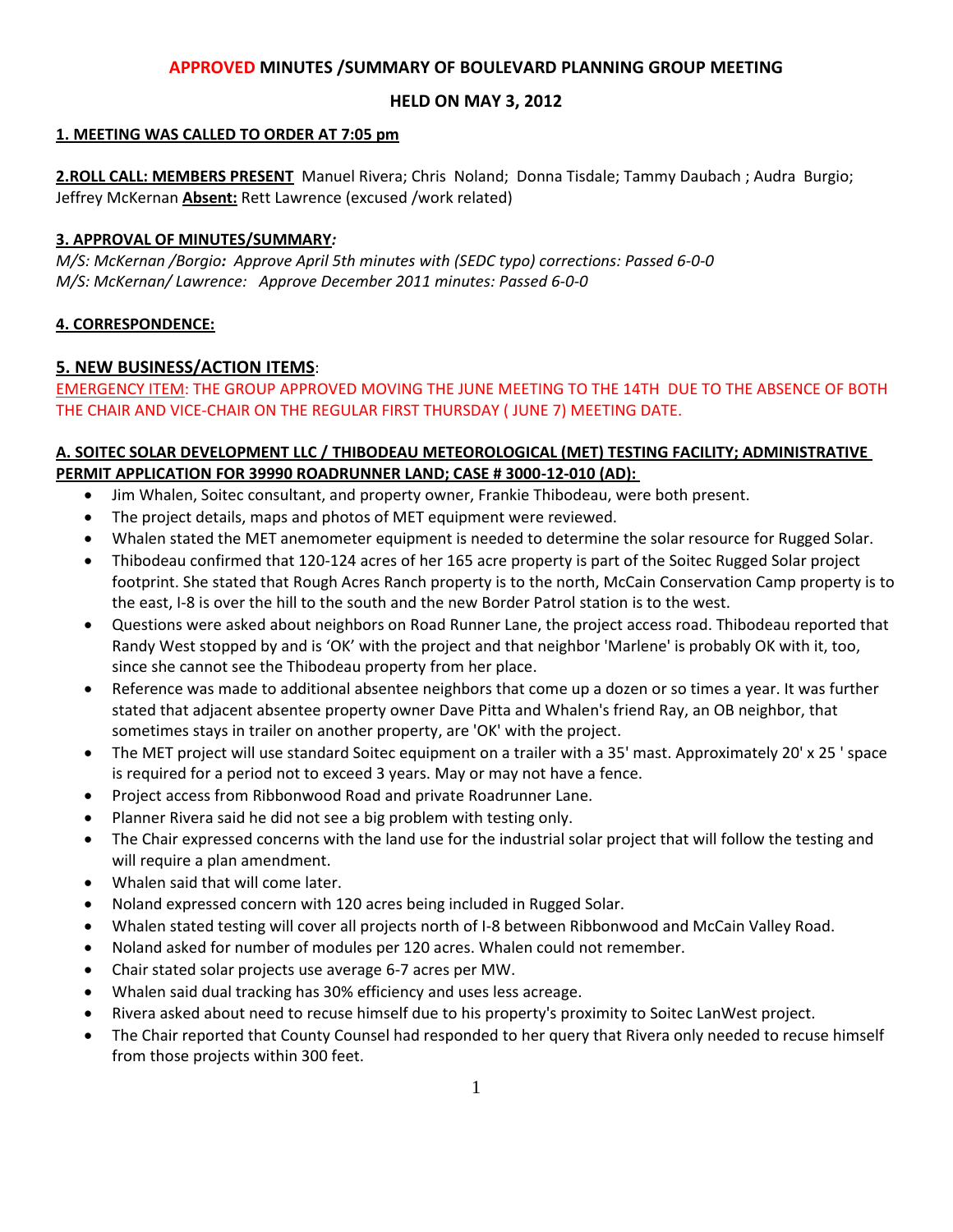- Rivera made a motion to take a neutral position that died for lack of a second**.**
- *M/S: McKernan / Noland: Oppose application because it is pre-construction for industrial-scale solar project: Passed 4-0-1 (Daubach abstained & Rivera recused)*

# **B. REQUEST FOR TRAIL MAP REROUTE FOR SOITEC'S PROPOSED TIERRA DEL SOL SOLAR PROJECT:**

- The Chair reported on County staff's requested action on proposed trail route realignment / alternatives to avoid proposed solar project footprint between the east-west section of Tierra Del Sol Road and the US/Mexico border.
- County staff had stated that an alternative could include both options.
- Concerns were expressed with southern trail route's proximity to the border fence.
- Project neighbor, Bob Maupin, asked about the map and stated the trail mapped area is current route in smuggler's gulch, and main smuggling route in Boulevard.
- Chair responded that the issues were raised and conditions requested regarding private property trail alignments at the time of adoption.
- The Border Patrol liaison agent, Cory Anderson, said he could not speak for Campo office but he personally recommended the route to the north and further from the border fence/patrol road for public safety. Having too much 'local sign' traffic could also throw off Border Patrol tracking of illegal traffic along the border road.
- *M/S: Daubach/Borgio: Support northern trail listed as Option #2: Passed 6-0-0.*

### **C. MAY 11 PLANNING COMMISSION WORKSHOP: WIND ENERGY ORDINANCE & PLAN AMENDMENT DEIR:**

- The Chair reported on the April 13th Planning Commission hearing and April 27 follow-up meeting where the Commissioners stated the hearing was premature, they needed much more information on adverse health effects and biological impacts; asked for field trips, workshop, and more time. All decisions were deferred.
- It was agreed that Chair would represent the Group, and our continued opposition/concerns at the May 11 Planning Commission.

### **D. GENERAL PLAN UPDATE ZONING CLEANUP 2012:**

- The issues and maps designed to bring General Plan Update changes up to date were discussed.
- No action was taken.

# **E. SOITEC 5.4-6.5 MW LANWEST SOLAR LLC MAJOR USE PERMIT (PROJECT #P12-002). GROUP WILL DETERMINE FORMAL POSITION:**

- Chair recommended that the group should consider taking a formal position on LanWest, and read through the list of project components: Site: 40730 Historic Route 80 (HR 80); 55 acres (APN 612-030-1800; 612-090-1300; 613-030-2800), undeveloped property at NW corner of McCain Valley Road and HR 80. Project details: Up to 264 Soitec CPV V CX-S530 29kW trackers (each 28' tall x 48' wide on 10' pedestals) grouped into 4 blocks of up to 66 trackers with one pair of 630-680kV inverters per block; each inverter pair includes a step-up transformer to step up voltage to 12.5 kV; electrical collector substation; communication lines; switch station at SW corner; 3/4 mile 12.5 kV gen-tie will cross HR 80 to connect to proposed new Boulevard Substation ; Estimated Disturbed Area total: 1,630,610 square feet: 37 of 57 acres; 15,200 cu yd excavation ; 7,000 cu yd fill; 8,200 cu yd export; access off McCain Valley Road. Project components will be located approximately 150 feet from nonparticipating property and 300 feet from residence to the west.
- Planner Rivera had recused himself and stepped into the audience, disclosing his conflict of interest based on proximity of his home and property line within 300 feet of LanWest Solar project.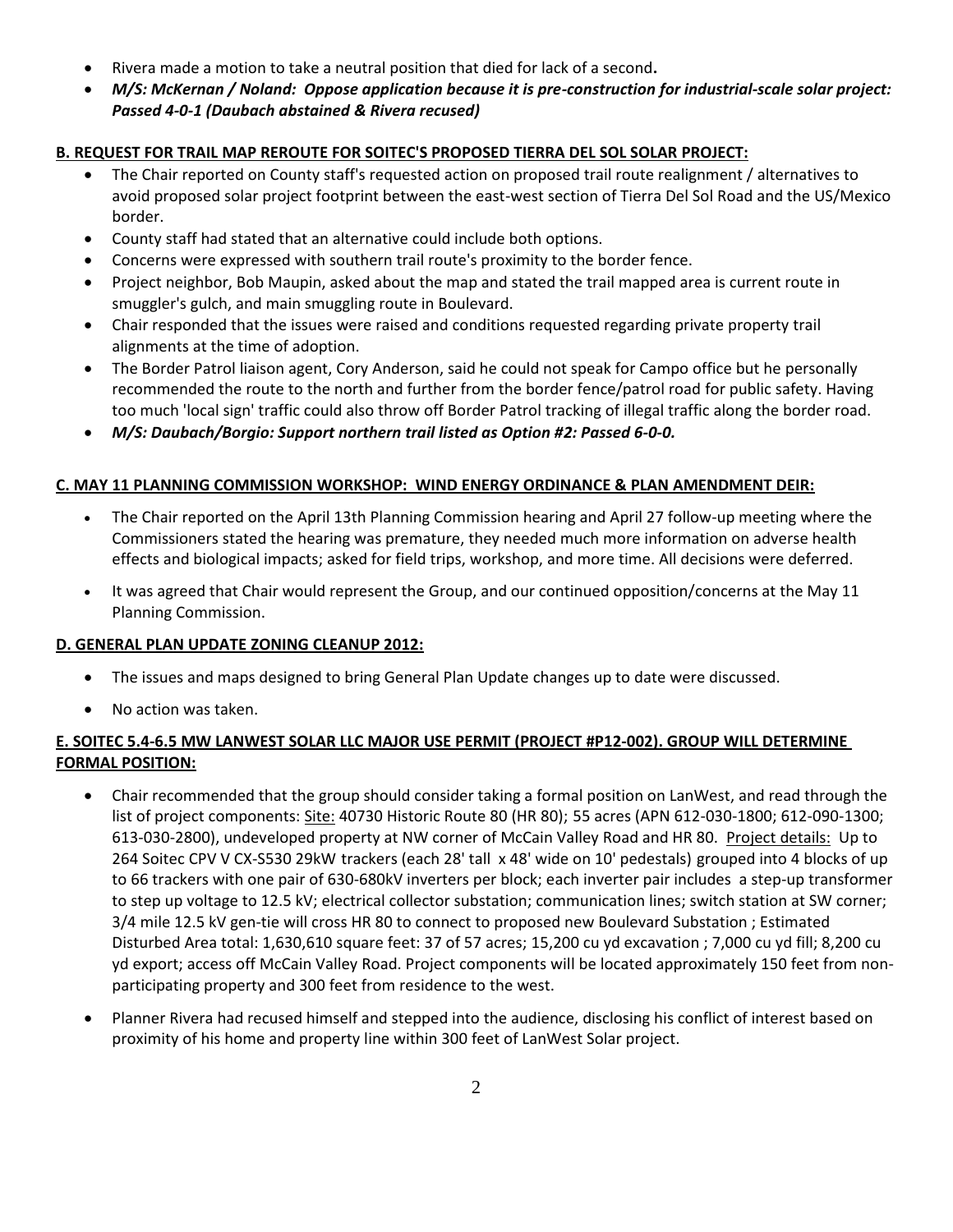- McKernan asked Mr. Jellyman, a professional equipment operator, how many truck trips were required for 8200 cubic yards of exported soil.
- Mr. Jellyman responded: Average 20 tons 40 tons per truck.
- Rivera commented that projects that don't affect a lot of people are different than those that are proposed very closely to existing residents, stating he knew Whalen was promoting project as paid consultant/mediator, and would perhaps take a different position if his own home were impacted by similar project. In this case, the community is 'getting raped'.
- Rivera further stated that local action/ protest was needed beyond participating in the Planning Group.
- Chair stated the Group's role was to deal with the process and all those elected to the Group were elected on a platform to oppose the industrialization and exploitation of Boulevard.
- Whalen recommended that the Group wait to make a decision until he had responses to our previous list of project questions.
- The Chair asked for a show of hands of those supporting the project other than the consultant and property owner and family. None were raised.
- Chair also reminded everyone that the former County Project Manager for the Soitec solar projects is now working directly for Soitec.
- Thibodeau raised questions about which members were actually elected or just appointed to serve.
- Planner McKernan responded that everyone was elected with the exception of Mr. Rivera who was recently appointed by the group members who were elected by a majority of the community to represent them.
- Whalen cautioned that the group should consider our credibility/ respect when we oppose every project.
- Planner Borgio responded that things would be different if they were not such massive industrial scale energy projects proposed in close proximity to existing homes and fire prone landscapes. We believe they will result in cumulative adverse impacts, increased fire risk, increased fire and property insurance, health and safety.
- Concerns were also raised with a former SDG&E lobbyist, now in a high position in the federal government, working on changing rules and regulations for these projects, including reduced protections for birds.
- Daubach noted project impacts to property values, fire insurance, family investments, and overall safety.
- Maupin said health impacts of these projects really need to be addressed. His wife came down with Polycythemia cancer, now leukemia, not long after the Southwest Powerlink was installed next to their ranch home. They have also lost two dogs to leukemia since then and Vet said the power line could be the cause.
- Borgio stated that the Chair and others have provided a lot of information on the adverse health effects related to these massive energy projects.
- Noland stated that he and the Chair had visited the pilot Soitec CPV module at UCSD with Whalen, and that the new modules are even larger than the original, recommending that people go take a look.
- Rivera noted that County is not looking at any of the dark side of these wind and solar projects.
- *M/S: McKernan/ Noland: Oppose LanWest Solar based on the fact it is a large-scale industrial solar project in close proximity to adjacent homes; non-compliance with community character, general plan and community plan that was approved and adopted by the Board of Supervisors in August 2011; public health and safety concerns, cumulative impacts : Passed 4-0-1 (Daubach abstained, Rivera recused)*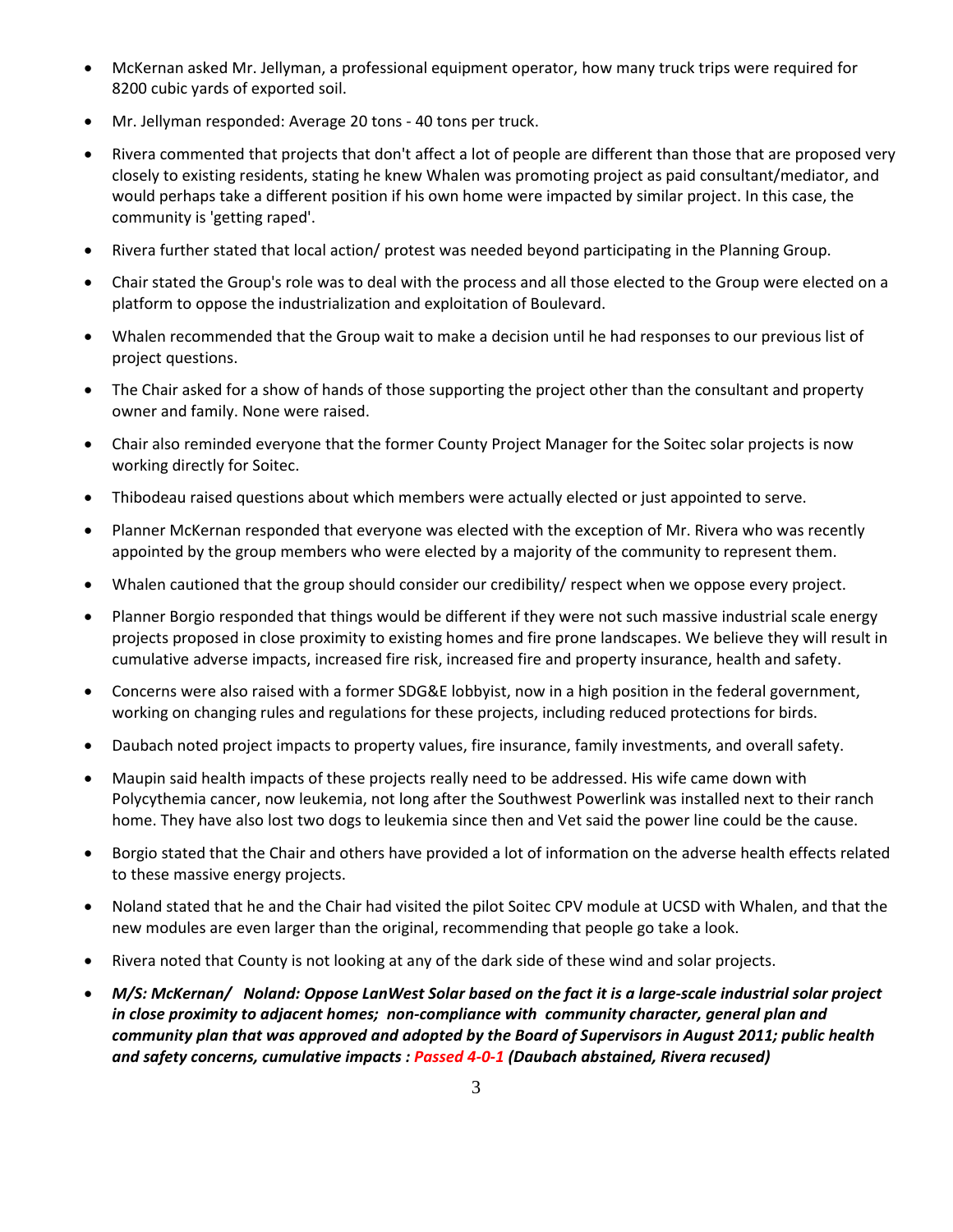# **6. UPDATES / POTENTIAL ACTION ITEMS:**

### **A. SDG&E'S SUNRISE POWERLINK /COMMUNITY UPDATE:**

- Cameron Durckel sent a message that he would not be attending, so he was not available to respond to questions and/or allegations.
- SDG&E's power outage was discussed. Their website stated only 90 people were impacted with a map showing Pine Valley, when Boulevard, Jacumba, Pine Valley and Descanso were all knocked out of power at the same time.
- One Boulevard resident had received a response on the power outage and a warning that SDG&E would be turning power off again at 7PM to finish repairs. However, there was no posting of the planned outage despite SDG&E claims that they provide advance notice to impacted customers.
- It was reported that SDG&E crews in the La Posta Truck Trail area reported that they had to run new overhead line to avoid eagle nesting area
- The Chair noted this statement contradicts with claims on Sunrise Powerlink construction that eagles had abandoned the nesting areas in their request to extend work hours.
- It was reported that Fish and Game was aware of the situation.
- McKernan asked about our previous vote to request SDG&E to replace Durckel for failure to provide promised answers to numerous project questions.
- Bob Maupin reported that SDG&E employees had informed him that SDG&E is now saying business owners would not be reimbursed for lost business along Alpine Boulevard and that County Motor Parts had filed suit for loss of business at their Alpine NAPA store on Bob's property.
- McKernan stated that the Turko Files had reportedly proved the Sunrise Powerlink construction related losses of approximately \$200k for lost business at a sandwich shop and that SDG&E had paid \$20k.

### **B. BOULEVARD /JACUMBA /LA POSTA FIRE SAFE COUNCIL REPORT:**

- Cory Anderson, Border Patrol Community representative announced the Community Watch meeting will be held on May 17, 6PM.
- Tammy Daubauch gave the report:
- Family Night was held at Clover Flat with 50 in attendance, defensible space presentation and cooking demonstration
- April Forest Area Safety Taskforce (FAST) meeting included BLM maps showing 9 Mega Fire Areas that have not burned in over 200 years, including the area from Southeast Campo to Jacumba due to desert scrub, large parcels and sub-standard homes.
- Gold spotted oak borer beatles are spread with moving infested fire wood.
- Chipping forms are still available, CERT has a big earthquake drill in Campo on May 19 from 8-12. Volunteer role players needed.
- Next Fire Safe meeting is 6:30 May 21 at Jacumba Fire Dept.

### **C. BOULEVARD /JACUMBA REVITALIZATION REPORT:**

Tammy Daubach reported that Dianne Jacob's revitalization meeting will be held in Campo on May 18.